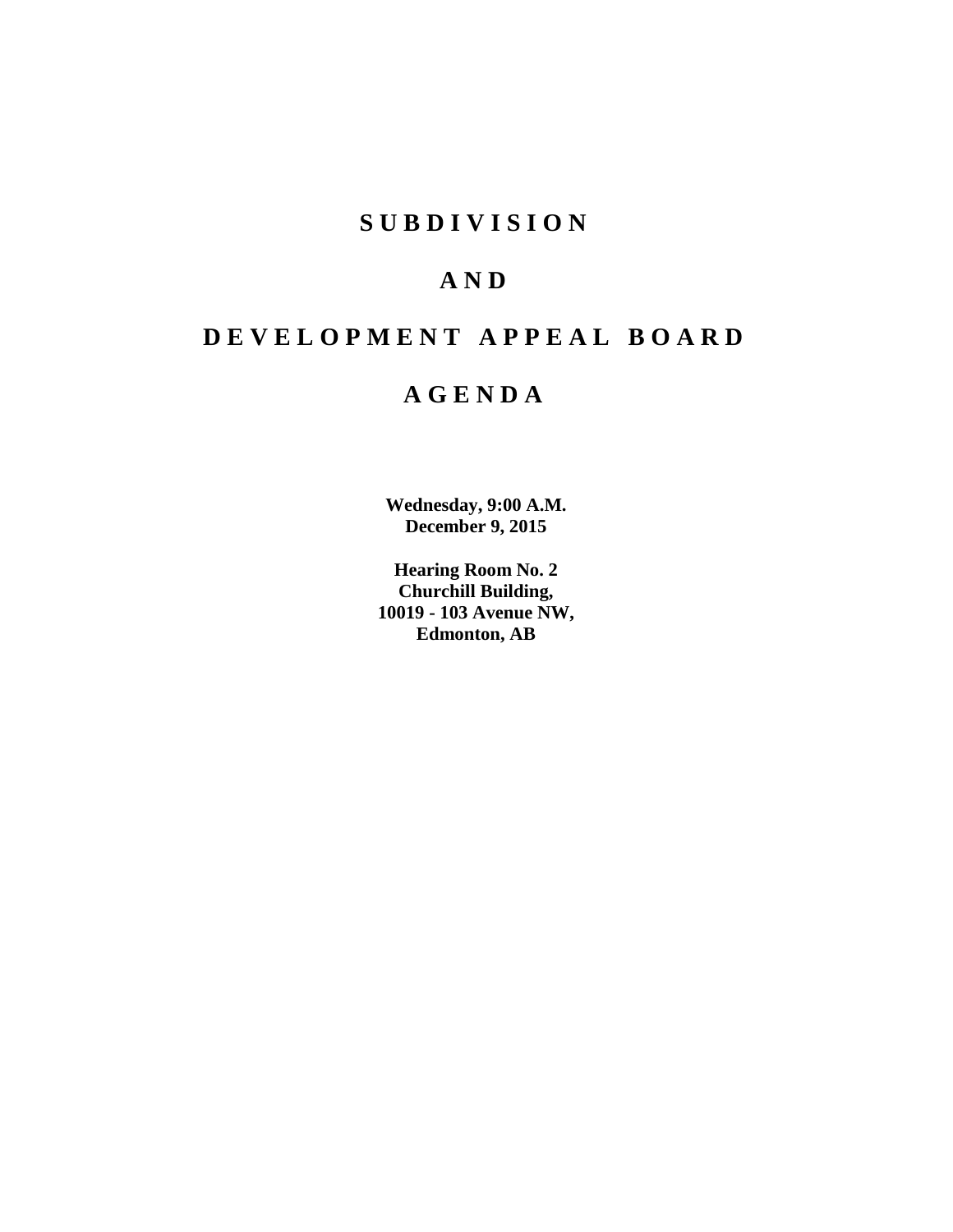## **SUBDIVISION AND DEVELOPMENT APPEAL BOARD HEARING ROOM NO. 2**

|              | 9:00 A.M.    | SDAB-D-15-291 |                                                                                                                                                                                                                                            |
|--------------|--------------|---------------|--------------------------------------------------------------------------------------------------------------------------------------------------------------------------------------------------------------------------------------------|
|              |              |               | Construct an Accessory Building (rear Detached<br>Garage, 9.75m x 9.14m)                                                                                                                                                                   |
|              |              |               | 10315 - 140 Street NW<br>Project No.: 178761837-001                                                                                                                                                                                        |
|              |              |               |                                                                                                                                                                                                                                            |
| $\mathbf{H}$ | $10:30$ A.M. | SDAB-D-15-292 |                                                                                                                                                                                                                                            |
|              |              |               | Change the Use from Professional, Financial,<br>and Office Support Services to Bar and<br>Neighbourhood Pubs with Outdoor patio (388<br>Occupants and 308.1 sq. m. of Public Space),<br>and to construct exterior and interior alterations |
|              |              |               | 10125 - 109 Street NW<br>Project No.: 177295660-001                                                                                                                                                                                        |
|              |              |               |                                                                                                                                                                                                                                            |
|              | <b>NOTE:</b> |               | Unless otherwise stated, all references to "Section numbers" refer to<br>the authority under the Edmonton Zoning Bylaw 12800.                                                                                                              |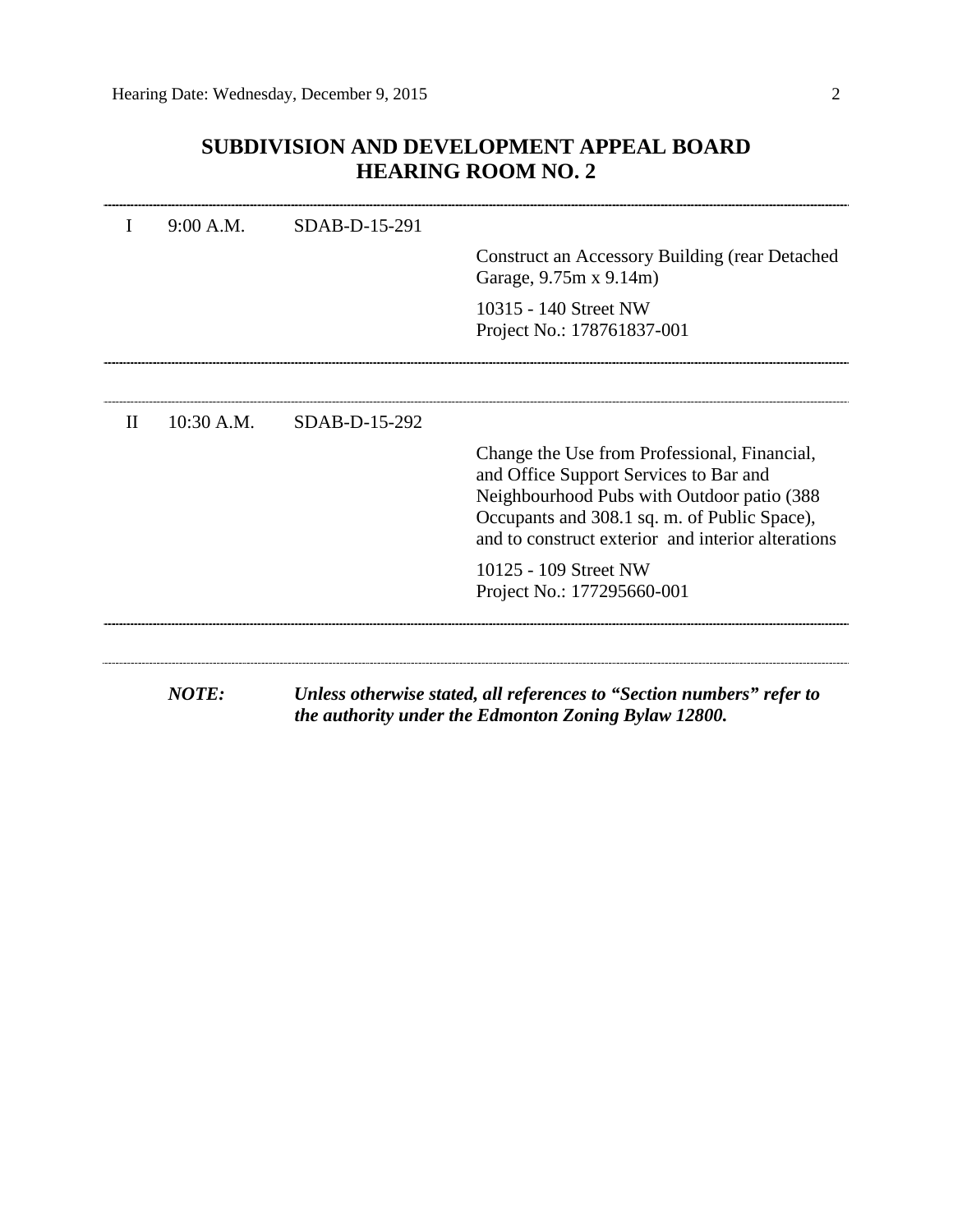| <b>ITEM I: 9:00 A.M.</b> |                                                        | FILE: SDAB-D-15-291                                                       |
|--------------------------|--------------------------------------------------------|---------------------------------------------------------------------------|
|                          | AN APPEAL FROM THE DECISION OF THE DEVELOPMENT OFFICER |                                                                           |
|                          | <b>APPELLANT:</b>                                      |                                                                           |
|                          | <b>APPLICATION NO.:</b>                                | 178761837-001                                                             |
|                          | <b>ADDRESS OF APPELLANT:</b>                           | 10315 - 140 Street NW                                                     |
|                          | <b>APPLICATION TO:</b>                                 | Construct an Accessory Building (rear<br>Detached Garage, 9.75m x 9.14m). |
|                          | <b>DECISION OF THE</b><br>DEVELOPMENT AUTHORITY:       | Refused                                                                   |
|                          | <b>DECISION DATE:</b>                                  | October 21, 2015                                                          |
|                          | DATE OF APPEAL:                                        | November 18, 2015                                                         |
|                          | <b>MUNICIPAL DESCRIPTION</b><br>OF SUBJECT PROPERTY:   | 10315 - 140 Street NW                                                     |
|                          | <b>LEGAL DESCRIPTION:</b>                              | Plan 3875P Blk 97 Lot 18                                                  |
|                          | ZONE:                                                  | RF1 Single Detached Residential Zone                                      |
|                          | <b>OVERLAY:</b>                                        | Mature Neighbourhood Overlay                                              |
|                          | STATUTORY PLANS IN EFFECT:                             | None                                                                      |
|                          |                                                        |                                                                           |

## *Grounds for Appeal*

The Appellant provided the following reasons for appealing the decision of the Development Authority:

> I live in an older neighbourhood. There are many garages that are angled like the one I want to build. According to the refusal my driveway will be short by 2.41 metres. There are many in my neighbourhood that have less than 7.0m driveways. The size of my garage is over by 1.7%. I need the space to park 2 vehicles and have room to work on them if necessary. [unedited]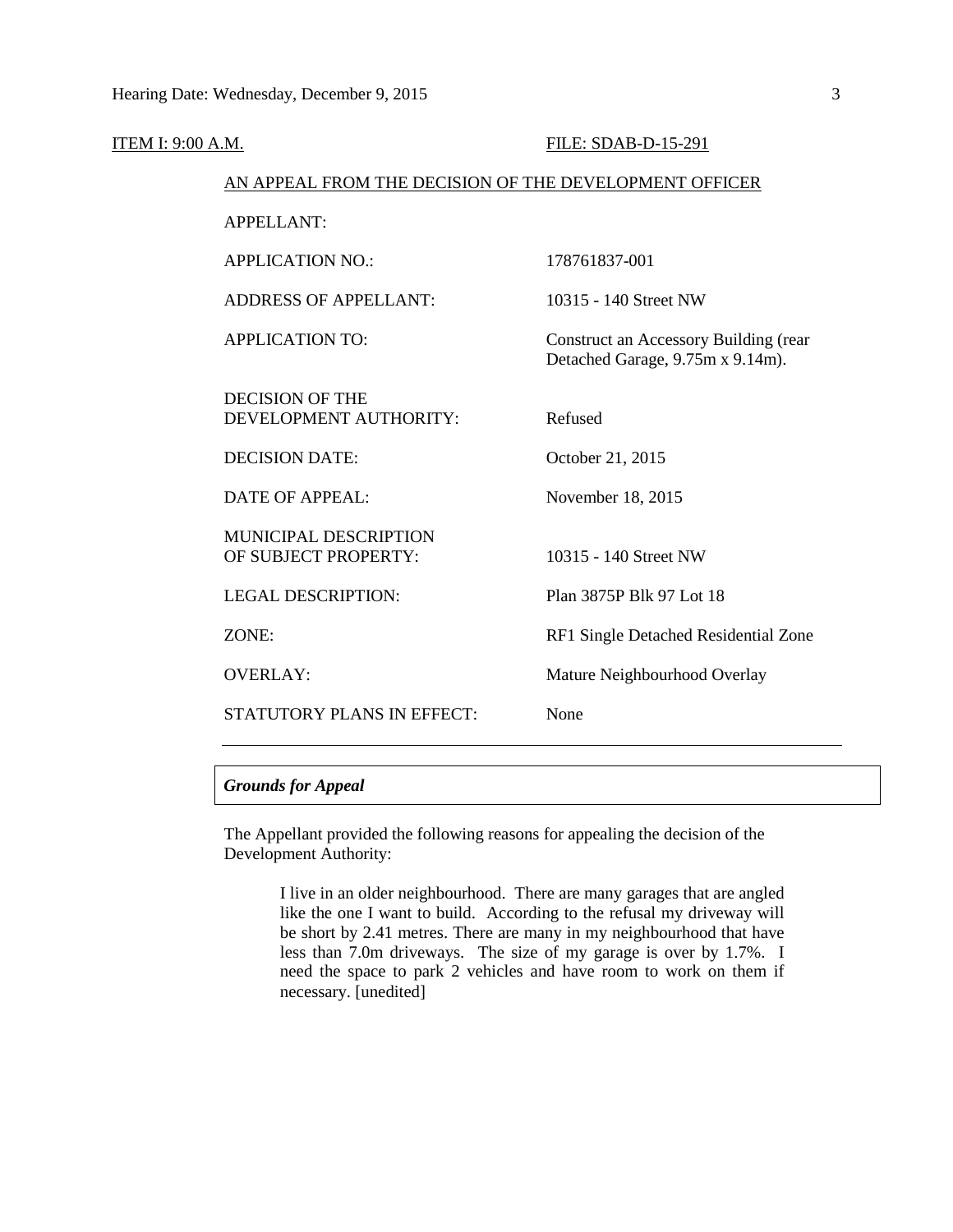#### *General Matters*

#### **Appeal Information:**

The *Municipal Government Act*, RSA 2000, c M-26 states the following:

#### **Grounds for Appeal**

**685(1)** If a development authority

- (a) fails or refuses to issue a development permit to a person,
- (b) issues a development permit subject to conditions, or
- (c) issues an order under section 645,

the person applying for the permit or affected by the order under section 645 may appeal to the subdivision and development appeal board.

### **Appeals**

**686(1)** A development appeal to a subdivision and development appeal board is commenced by filing a notice of the appeal, containing reasons, with the board within 14 days,

- (a) in the case of an appeal made by a person referred to in section 685(1), after
	- (i) the date on which the person is notified of the order or decision or the issuance of the development permit,

The Board is advised that the decision of the Development Authority is dated October 21, 2015. The Notice of Appeal was filed on November 18, 2015.

#### **General Provisions from the** *Edmonton Zoning Bylaw***:**

Pursuant to Section 110.1, the **General Purpose** of the **RF1 Single Detached Residential Zone** is:

To provide for Single Detached Housing while allowing for other forms of small scale housing in the form of Secondary Suites, Semi-Detached Housing and Duplex Housing under certain conditions.

### *Maximum Site Coverage*

Pursuant to Section 110.4(7)(a), the Maximum Site Coverage shall be as follows: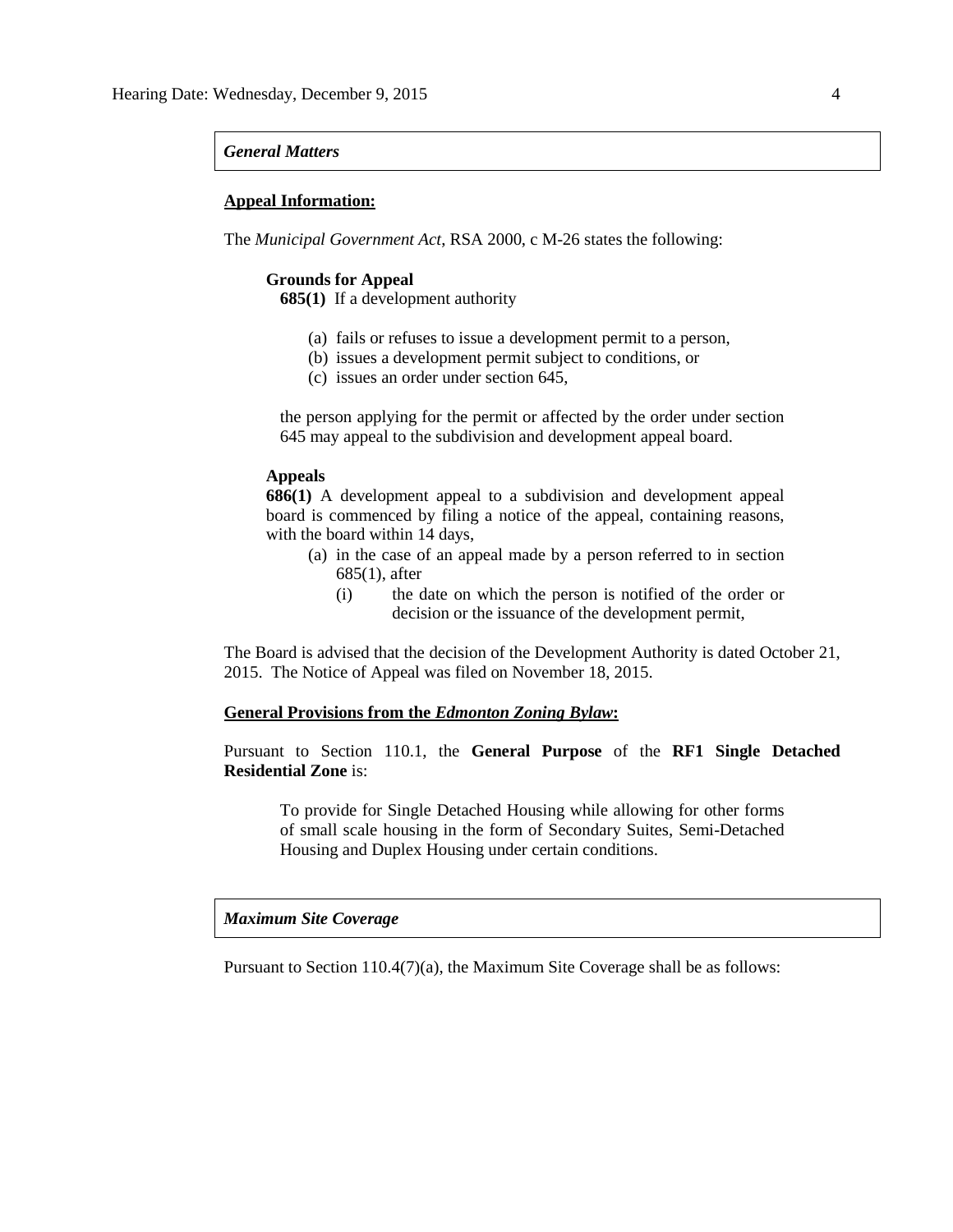## Hearing Date: Wednesday, December 9, 2015 5

|                                                            | Principal<br>Dwelling/<br>building | Accessory<br>building | Principal building with<br>attached Garage | Total<br><b>Site</b><br>Coverage |
|------------------------------------------------------------|------------------------------------|-----------------------|--------------------------------------------|----------------------------------|
| a. a.Single Detached Housing<br>Site greater than 300 m2   | 28%                                | 12%                   | 40%                                        | 40%                              |
| b. Single Detached Housing -<br>Site area less than 300 m2 | 28%                                | 14%                   | 42%                                        | 42%                              |
| c. Duplex Housing                                          | 28%                                | 12%                   | 40%                                        | 40%                              |
| d. Semi-detached Housing<br>- Site area 600 m2 or greater  | 28%                                | 12%                   | 40%                                        | 40%                              |
| e. Semi-detached Housing<br>- Site area less than 600m2    | 28%                                | 14%                   | 42%                                        | 42%                              |
| f. All other Uses                                          | 28%                                | 12%                   | 40%                                        | 40%                              |

## **Development Officer's Determination:**

1.) Section 110.4(7)(a): Site coverage for an Accessory Building cannot exceed 12% Proposed Site Area: 650.47 sqm Proposed Accessory Building = 89.115 sqm or 13.70% Over by: 1.7% [unedited]

## *Parking*

Pursuant to Section 54.2(4)(vi), Vehicular Parking Dimensions and Configurations must be as follows:

Aisles shall be a minimum of 7.0m wide for 90 degree parking, 5.5m wide for 60 degree parking, and 3.6m wide for 45 degree parking and parallel parking.

## **Development Officer's Determination:**

2.) Section 54.2(4)(vi): aisles shall be a minimum of 7.0 m wide for 90 degree parking.

The door is facing the interior side of the lot (90 degree parking) Width proposed  $= 4.59$ m Deficient: 2.41m

The aisle width is considerably deficient limiting the ability to enter and exit the garage appropriately.

Therefore, it is the opinion of the Development Officer that the proposed development will unduly interfere with the amenities of the neighbourhood or materially interfere with or affect the use, enjoyment or value of neighbouring properties. [unedited]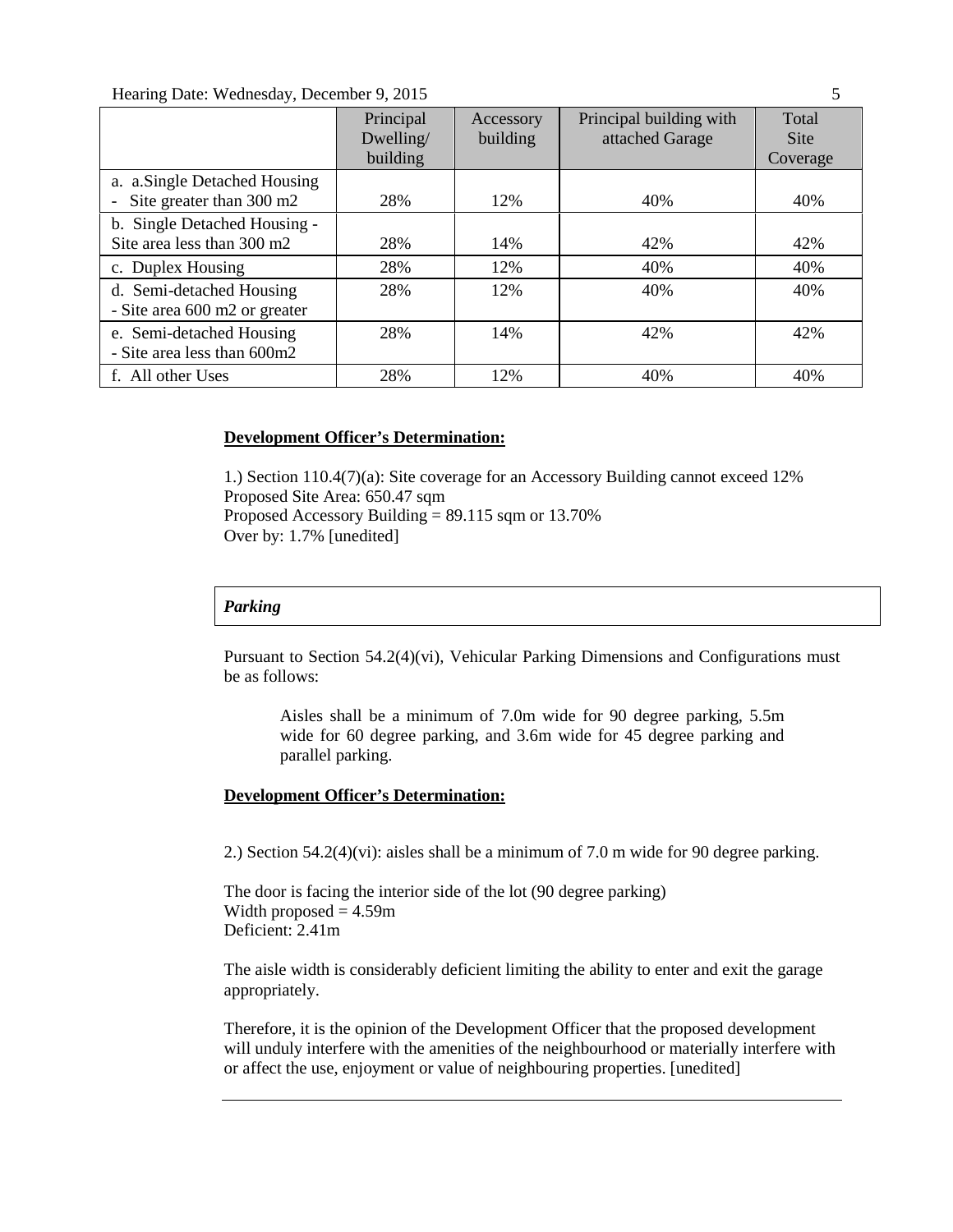### Notice to Applicant/Appellant

Provincial legislation requires that the Subdivision and Development Appeal Board issue its official decision in writing within fifteen days of the conclusion of the hearing. Bylaw No. 11136 requires that a verbal announcement of the Board's decision shall be made at the conclusion of the hearing of an appeal, but the verbal decision is not final nor binding on the Board until the decision has been given in writing in accordance with the Municipal Government Act.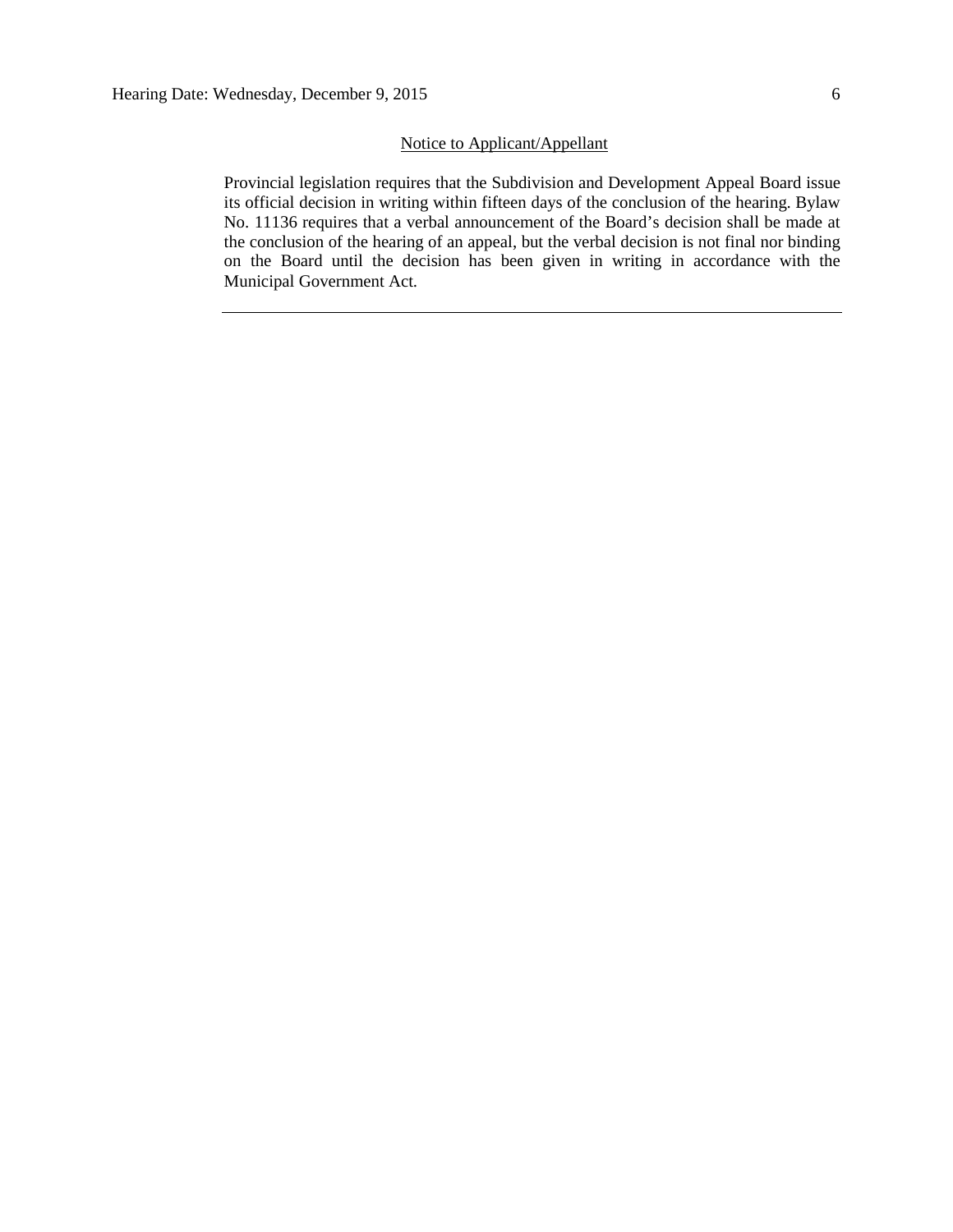| <b>onfon</b>                                                                                                                                                                                                                                                                                                                                                                                                          |                                                                                                    | Project Number: 178761837-001<br><b>Application Date:</b><br>SEP 03, 2015 |
|-----------------------------------------------------------------------------------------------------------------------------------------------------------------------------------------------------------------------------------------------------------------------------------------------------------------------------------------------------------------------------------------------------------------------|----------------------------------------------------------------------------------------------------|---------------------------------------------------------------------------|
| <b>Application for</b>                                                                                                                                                                                                                                                                                                                                                                                                |                                                                                                    | Printed:<br>December 4, 2015 at 10:11 AM<br>1 of 2<br>Page:               |
| <b>Accessory Building Development and Building Permit</b>                                                                                                                                                                                                                                                                                                                                                             |                                                                                                    |                                                                           |
| This document is a record of a Development Permit and/or Building Permit application, and a record of the decision for the undertaking<br>described below, subject to the limitations and conditions of this permit, of the Edmonton Zoning Bylaw 12800 as amended, Safety Codes<br>Act RSA 2000, Safety Codes Act Permit Regulation, Alberta Building Code 2006 and City of Edmonton Bylaw 15894 Safety Codes Permit |                                                                                                    |                                                                           |
| Applicant<br>NAIDOO, SHEREEN                                                                                                                                                                                                                                                                                                                                                                                          | Property Address(es) and Legal Description(s)<br>10315 - 140 STREET NW<br>Plan 3875P Blk 97 Lot 18 |                                                                           |
|                                                                                                                                                                                                                                                                                                                                                                                                                       | Location(s) of Work<br>Entryway: 10315 - 140 STREET NW<br>Building: 10315 - 140 STREET NW          |                                                                           |
| <b>Scope of Application</b><br>To construct an Accessory Building (rear Detached Garage, 9.75m x 9.14m).                                                                                                                                                                                                                                                                                                              |                                                                                                    |                                                                           |
| <b>Permit Details</b>                                                                                                                                                                                                                                                                                                                                                                                                 |                                                                                                    |                                                                           |
| Building Area (sq. ft.): 960<br>Stat. Plan Overlay/Annex Area: Mature Neighbourhood Overlay                                                                                                                                                                                                                                                                                                                           | Class of Permit: Class A<br>Type of Accessory Building: Detached Garage (010)                      |                                                                           |
| I/We certify that the above noted details are correct.                                                                                                                                                                                                                                                                                                                                                                |                                                                                                    |                                                                           |
| Applicant signature:                                                                                                                                                                                                                                                                                                                                                                                                  |                                                                                                    |                                                                           |
| <b>Development Application Decision</b><br>Refused<br><b>Reasons for Refusal</b><br>1.) Section $110.4(7)(a)$ : Site coverage for an Accessory Building cannot exceed 12%                                                                                                                                                                                                                                             |                                                                                                    |                                                                           |
| Proposed<br>Site Area: 650.47 sqm<br>Proposed Accessory Building = 89.115 sqm or 13.70%<br>Over by: 1.7%                                                                                                                                                                                                                                                                                                              |                                                                                                    |                                                                           |
| 2.) Section $54.2(4)(vi)$ : aisles shall be a minimum of 7.0 m wide for 90 degree parking.                                                                                                                                                                                                                                                                                                                            |                                                                                                    |                                                                           |
| The door is facing the interior side of the lot (90 degree parking)<br>Width proposed $=$ 4.59m<br>Deficient: 2.41m                                                                                                                                                                                                                                                                                                   |                                                                                                    |                                                                           |
| The aisle width is considerably deficient limiting the ability to enter and exit the garage appropriately.                                                                                                                                                                                                                                                                                                            |                                                                                                    |                                                                           |
| Therefore, it is the opinion of the Development Officer that the proposed development will unduly interfere with the amenities of<br>the neighbourhood or materially interfere with or affect the use, enjoyment or value of neighbouring properties.                                                                                                                                                                 |                                                                                                    |                                                                           |
| <b>Rights of Appeal</b><br>The Applicant has the right of appeal within 14 days of receiving notice of the Development Application Decision, as outlined in<br>Chapter 24, Section 683 through 689 of the Municipal Government Amendment Act.                                                                                                                                                                         |                                                                                                    |                                                                           |
| Issue Date: Oct 21, 2015<br>Development Authority: HEIMDAHL, KENDALL                                                                                                                                                                                                                                                                                                                                                  |                                                                                                    | Signature: _____________________                                          |
| THIS IS NOT A PERMIT                                                                                                                                                                                                                                                                                                                                                                                                  |                                                                                                    |                                                                           |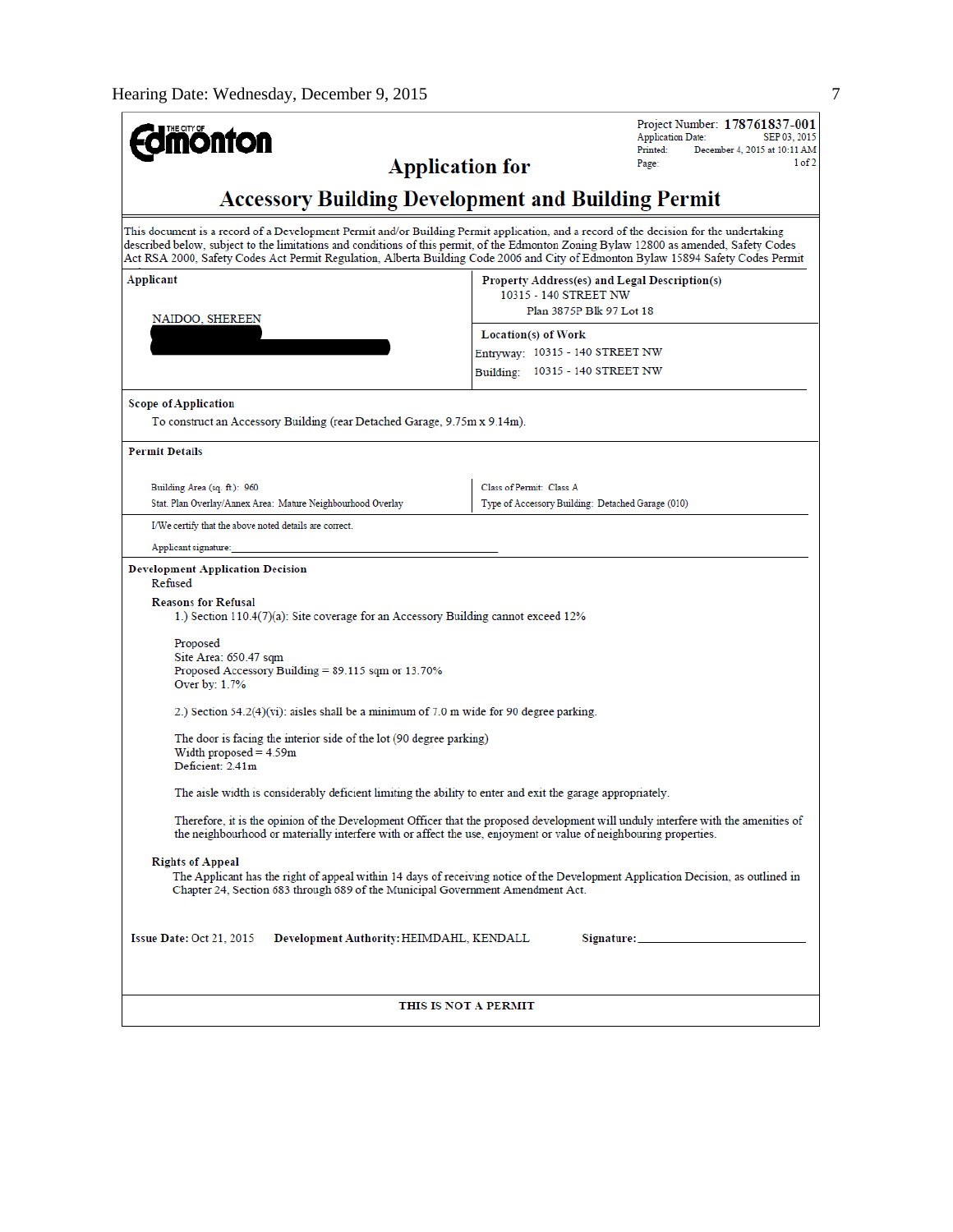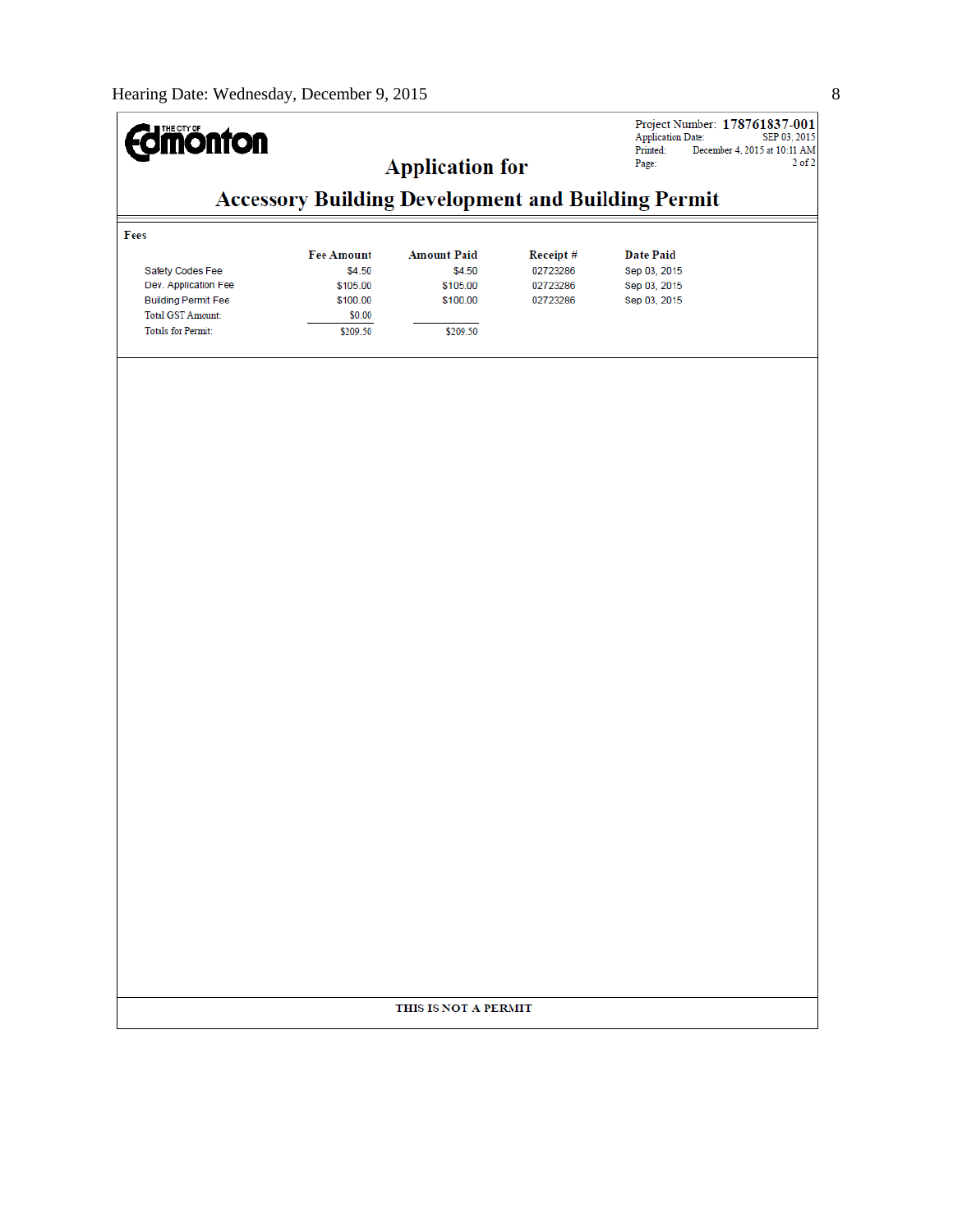



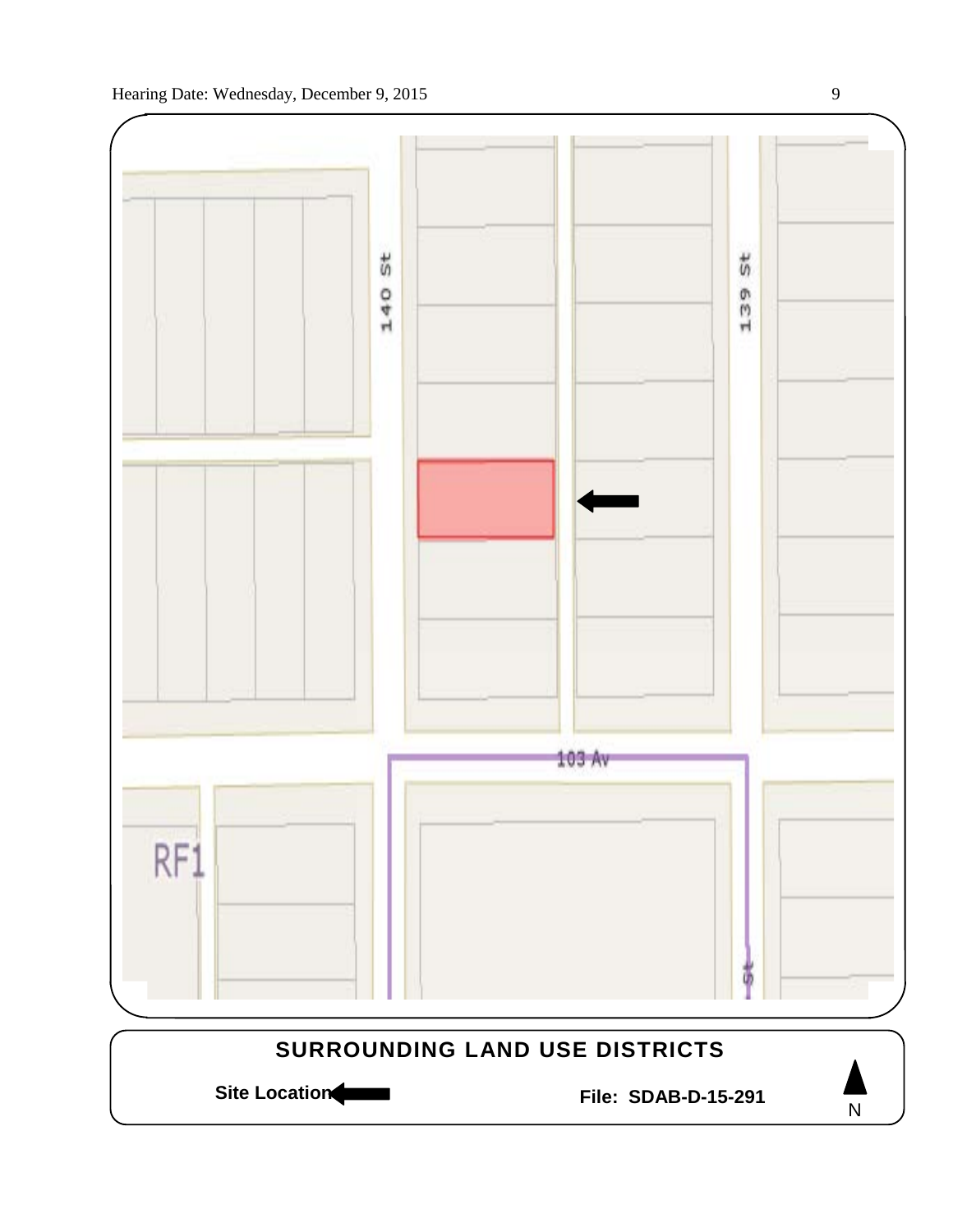| ITEM II: 10:30 A.M.                              | FILE: SDAB-D-15-292                                                                                                                                                                                                                            |  |
|--------------------------------------------------|------------------------------------------------------------------------------------------------------------------------------------------------------------------------------------------------------------------------------------------------|--|
| ADJACENT PROPERTY OWNER                          | AN APPEAL FROM THE DECISION OF THE DEVELOPMENT OFFICER BY AN                                                                                                                                                                                   |  |
| <b>APPELLANT:</b>                                |                                                                                                                                                                                                                                                |  |
| <b>APPLICATION NO.:</b>                          | 177295660-001                                                                                                                                                                                                                                  |  |
| <b>ADDRESS OF APPELLANT:</b>                     | 408, $10125 - 109$ Street NW                                                                                                                                                                                                                   |  |
| <b>APPLICATION TO:</b>                           | Change the Use from Professional,<br>Financial, and Office Support Services to<br>a Bar and Neighbourhood Pub with<br>Outdoor patio (388 Occupants and 308.1<br>sq. m. of Public Space), and to construct<br>exterior and interior alterations |  |
| <b>DECISION OF THE</b><br>DEVELOPMENT AUTHORITY: | Approved with Notices                                                                                                                                                                                                                          |  |
| <b>DECISION DATE:</b>                            | November 4, 2015                                                                                                                                                                                                                               |  |
| <b>DATE OF APPEAL:</b>                           | November 17, 2015                                                                                                                                                                                                                              |  |
| <b>RESPONDENT:</b>                               |                                                                                                                                                                                                                                                |  |
| <b>ADDRESS OF RESPONDENT:</b>                    | 10125 - 109 Street NW                                                                                                                                                                                                                          |  |
| MUNICIPAL DESCRIPTION<br>OF SUBJECT PROPERTY:    | 10125 - 109 Street NW                                                                                                                                                                                                                          |  |
| <b>LEGAL DESCRIPTION:</b>                        | Condo Common Area (Plan<br>9020932,1522596)                                                                                                                                                                                                    |  |
| ZONE:                                            | UW Urban Warehouse Zone                                                                                                                                                                                                                        |  |
| <b>OVERLAY:</b>                                  | Special Area Downtown                                                                                                                                                                                                                          |  |
| STATUTORY PLANS IN EFFECT:                       | Capital City Downtown Plan                                                                                                                                                                                                                     |  |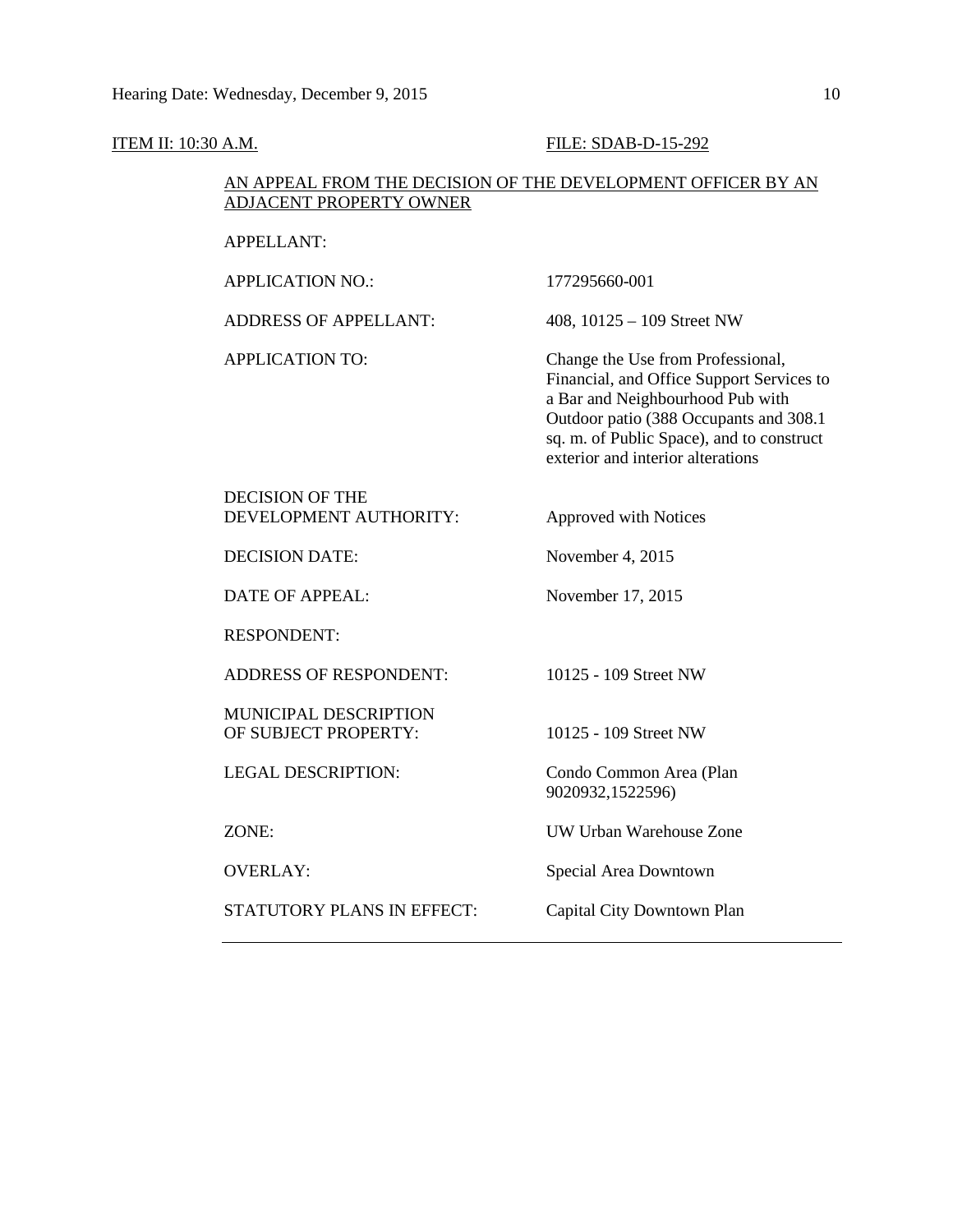#### *Grounds for Appeal*

The Appellant provided the following reasons for appealing the decision of the Development Authority:

> I believe that in this building there are already enough bars and restaurants. There is already too much noise and drunk people on sidewalks yelling and screaming til 3 a.m. There are over 250 residential units in capital centre [unedited].

## *General Matters*

#### **Appeal Information:**

The decision of the Development Authority was appealed by the Appellant, Marijan Semenjuk.

The *Municipal Government Act*, RSA 2000, c M-26 states the following:

#### **Grounds for Appeal**

**685(1)** If a development authority

- (a) fails or refuses to issue a development permit to a person,
- (b) issues a development permit subject to conditions, or
- (c) issues an order under section 645,

the person applying for the permit or affected by the order under section 645 may appeal to the subdivision and development appeal board.

**685(2)** In addition to an applicant under subsection (1), any person affected by an order, decision or development permit made or issued by a development authority may appeal to the subdivision and development appeal board.

#### **Appeals**

**686(1)** A development appeal to a subdivision and development appeal board is commenced by filing a notice of the appeal, containing reasons, with the board within 14 days,

- (a) in the case of an appeal made by a person referred to in section 685(1), after
	- (i) the date on which the person is notified of the order or decision or the issuance of the development permit,

The Board is advised that the decision of approval by the Development Officer is dated November 4, 2015. The Notice of Appeal was filed on November 17, 2015.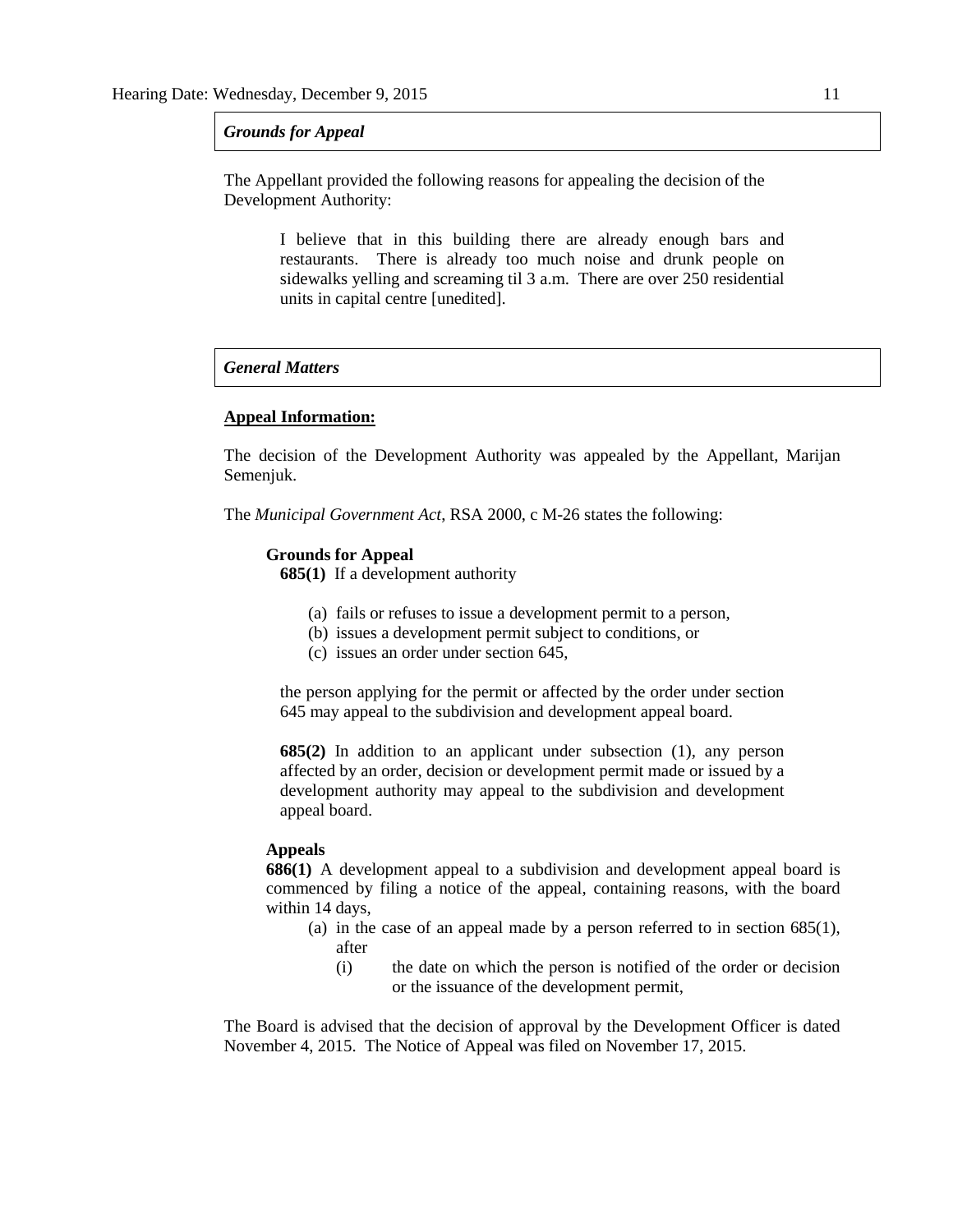### **General Provisions from the** *Edmonton Zoning Bylaw:*

#### Pursuant to Section 910.11, the **General Purpose** of the **Urban Warehouse Zone** is to:

Develop a unique mixed-use business commercial, educational and residential neighbourhood, accommodating a diversity of uses, including residential, commercial, institutional, light manufacturing and assembly in a safe, walkable, human-scaled built environment that builds on the existing land use pattern and respects the architectural characteristics and functions of the area.

## **Professional, Financial and Office Support Services** is a **Permitted Use** in the **Urban Warehouse Zone**.

Section 7.4(42) defines **Professional, Financial and Office Support Services** as follows:

Development primarily used for the provision of professional, management, administrative, consulting, and financial services, but does not include Health Services or Government Services. Typical Uses include: the offices of lawyers, accountants, engineers, and architects; offices for real estate and insurance firms; clerical, secretarial, employment, telephone answering, and similar office support services; and banks, credit unions, loan offices and similar financial Uses.

## **Bars and Neighbourhood Pubs** is a **Permitted Use** in the **Urban Warehouse Zone**.

Section 7.4(6) defines **Bars and Neighbourhood Pubs** as follows:

Development where the primary purpose of the facility is the sale of alcoholic beverages to the public, for consumption within the premises or off the Site. This Use Class typically has a limited menu and minors are prohibited from patronizing the establishment during at least some portion of the hours of operation. Typical Uses include neighbourhood pubs, bars, beverage rooms, and cocktail lounges.

## *Reduced Front Setback*

Section 910.11(4)(d)(i) provides as follows:

Buildings shall have a front Setback 1.5 to 3.0m, except that buildings shall be setback to 1.5 to 4.0m along 109 Street and 3.0 to 4.5m along 108 Street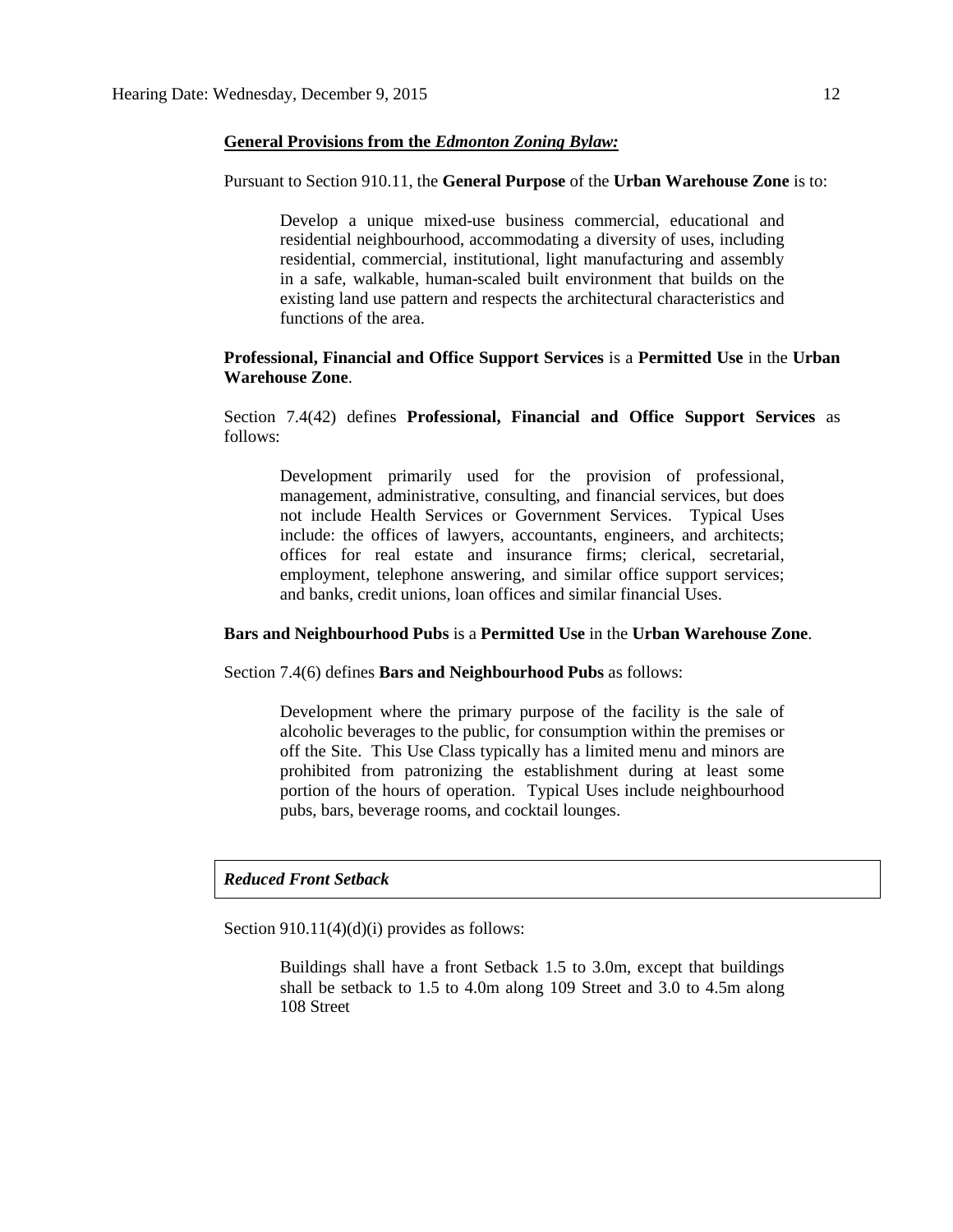#### **Development Officer's Determination:**

1. Reduced Front Setback - The distance from the building to the property line along 109 Street (front lot line) is 0.91 m instead of 1.5 m (Section 910.11.4. d.i)[unedited].

### *Landscaping*

Pursuant to Section 55.4(7), for development consisting of Non-residential Use Classes, the number of trees and shrubs provided shall be determined on the basis of the following:

- (a) one tree for each  $35 \text{ m}^2$  and one shrub for each  $15 \text{ m}^2$  of Setback at Grade; and
- (b) one tree for each  $20 \text{ m}^2$  and one shrub for each  $10 \text{ m}^2$  of required parking area islands. In no case shall there be less than one tree per required parking area island.

## **Development Officer's Determination:**

2. Landscaping - The site has zero (0) trees, instead of two (2). (Section 55.4.7)

Pursuant to Section 55.8(3), all planting shall conform to the following:

- a. the proportion of deciduous to coniferous trees and shrubs shall be approximately 50:50; and
- b. the following mix of tree sizes shall be used:
	- i. 50% of required deciduous trees shall be a minimum 50 mm Calliper and 50% shall be a minimum 75 [mm](javascript:void(0);) Calliper; and
	- ii. 75% of required coniferous trees shall be a minimum of  $2.5$  m in height and 25% shall be a minimum [3.5](javascript:void(0);) m in height.

#### **Development Officer's Determination:**

3. Landscaping - There are 0 % deciduous shrubs and 100 % coniferous shrubs, instead of an even number of each (Section 55.8.3) [unedited].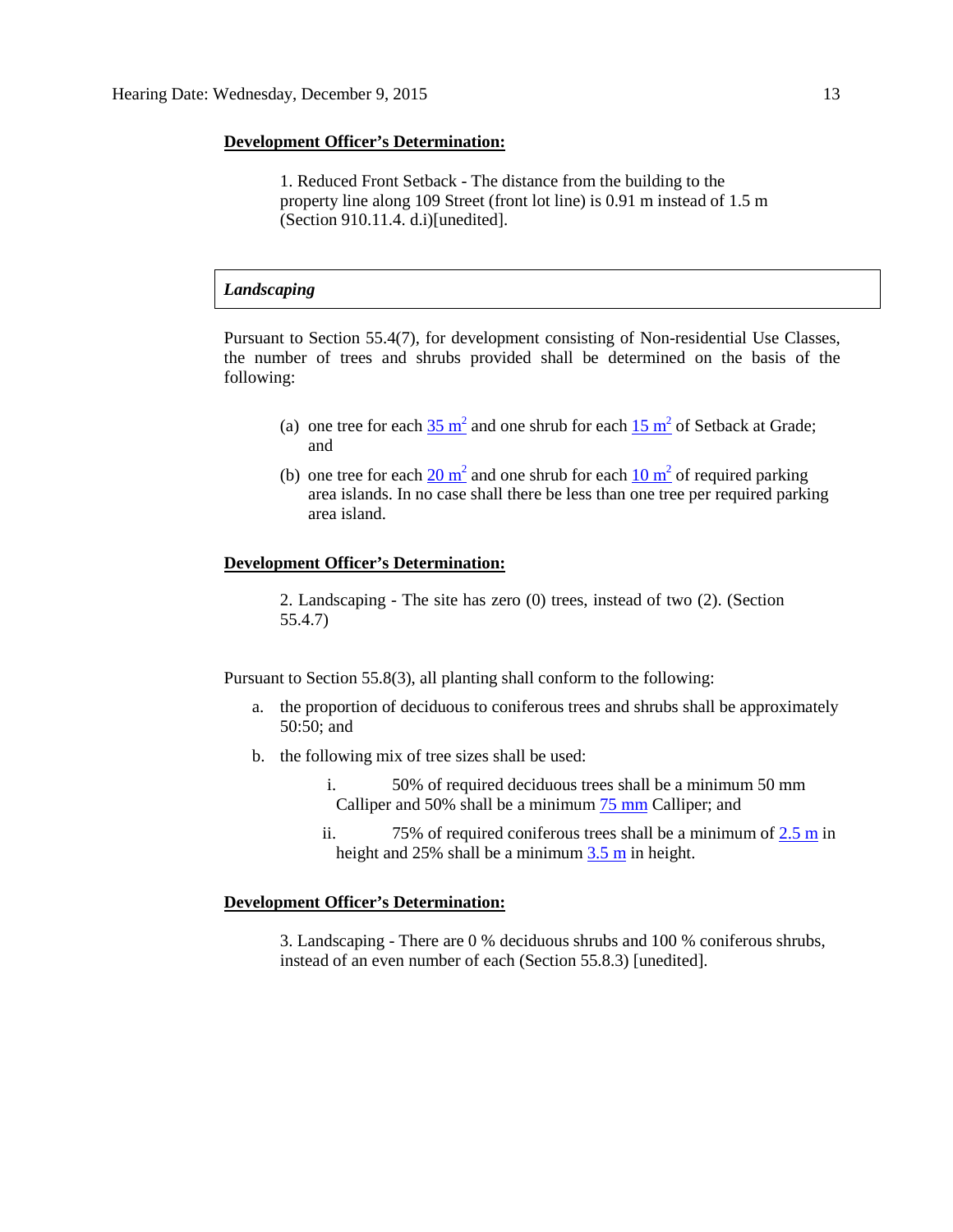## Notice to Applicant/Appellant

Provincial legislation requires that the Subdivision and Development Appeal Board issue its official decision in writing within fifteen days of the conclusion of the hearing. Bylaw No. 11136 requires that a verbal announcement of the Board's decision shall be made at the conclusion of the hearing of an appeal, but the verbal decision is not final nor binding on the Board until the decision has been given in writing in accordance with the Municipal Government Act.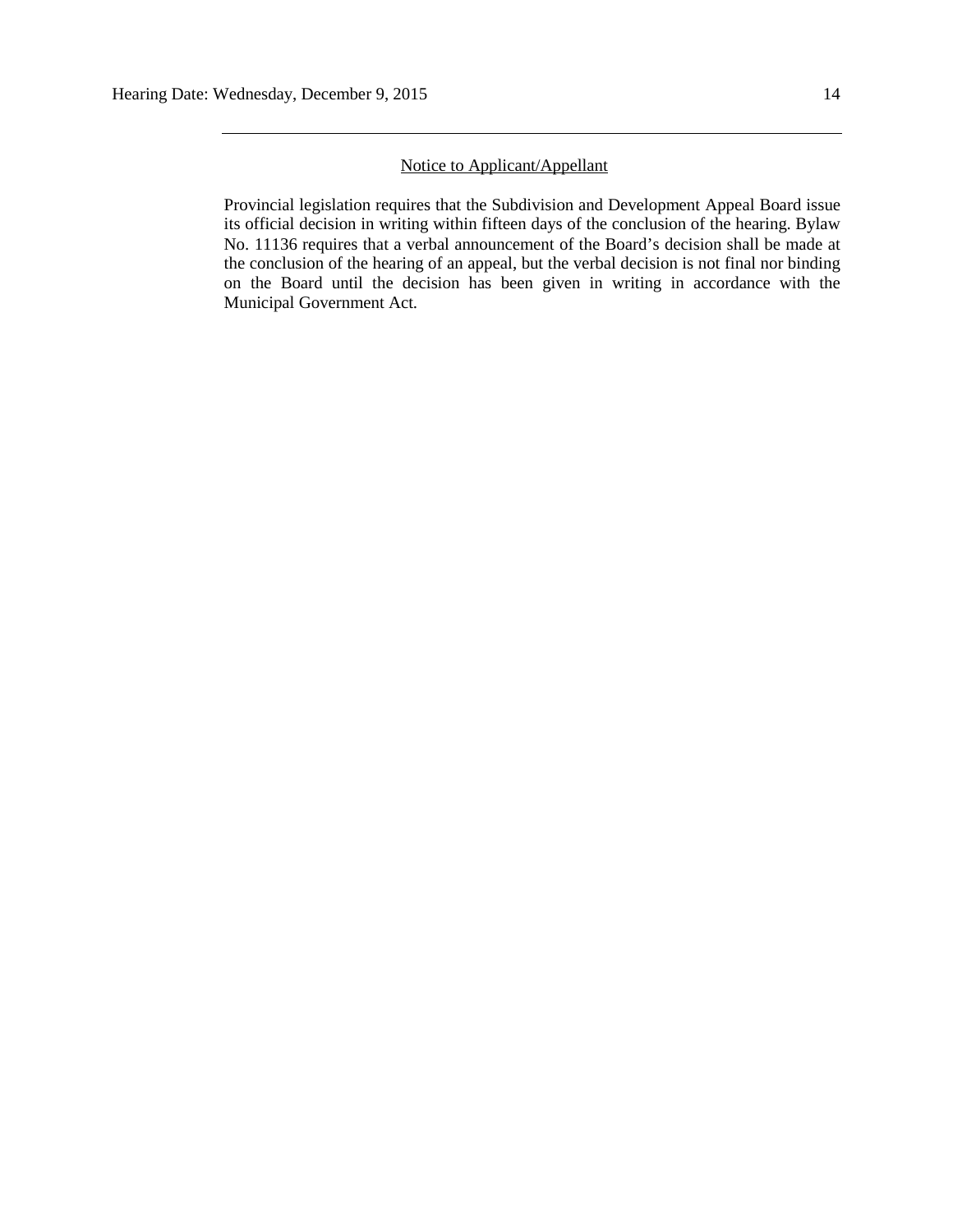| <b>mónton</b>                                                                                                                                                                                                                                | Project Number: 177295660-001<br><b>Application Date:</b><br>AUG 10, 2015<br>Printed:<br>December 4, 2015 at 10:56 AM<br>1 of 3<br>Page:      |
|----------------------------------------------------------------------------------------------------------------------------------------------------------------------------------------------------------------------------------------------|-----------------------------------------------------------------------------------------------------------------------------------------------|
|                                                                                                                                                                                                                                              | <b>Major Development Permit</b>                                                                                                               |
| This document is a record of a Development Permit application, and a record of the decision for the undertaking described below, subject to<br>the limitations and conditions of this permit, of the Edmonton Zoning Bylaw 12800 as amended. |                                                                                                                                               |
| Applicant                                                                                                                                                                                                                                    | Property Address(es) and Legal Description(s)<br>10125 - 109 STREET NW                                                                        |
| MCKINLEY BURKART ARCHITECTURE                                                                                                                                                                                                                | Condo Common Area (Plan 9020932,1522596)<br><b>Specific Address(es)</b><br>Entryway: 10171 - 109 STREET NW<br>Building: 10125 - 109 STREET NW |
| <b>Scope of Permit</b><br>(388 Occupants and 308.1 sq. m. of Public Space), and to construct exterior and interior alterations.                                                                                                              | To change the Use from Professional, Financial, and Office Support Services to Bar and Neighbourhood Pubs with Outdoor patio                  |
| <b>Permit Details</b>                                                                                                                                                                                                                        |                                                                                                                                               |
| Class of Permit: Class B<br>Gross Floor Area (sq.m.): 174<br>New Sewer Service Required: N<br>Site Area (sq. m.):                                                                                                                            | <b>Contact Person:</b><br>Lot Grading Needed?: N<br>NumberOfMainFloorDwellings:<br>Stat. Plan Overlay/Annex Area: (none)                      |
| I/We certify that the above noted details are correct.<br>Applicant signature:                                                                                                                                                               |                                                                                                                                               |
| <b>Development Permit Decision</b><br>Approved                                                                                                                                                                                               |                                                                                                                                               |
| The permit holder is advised to read the reverse for important information concerning this decision.                                                                                                                                         |                                                                                                                                               |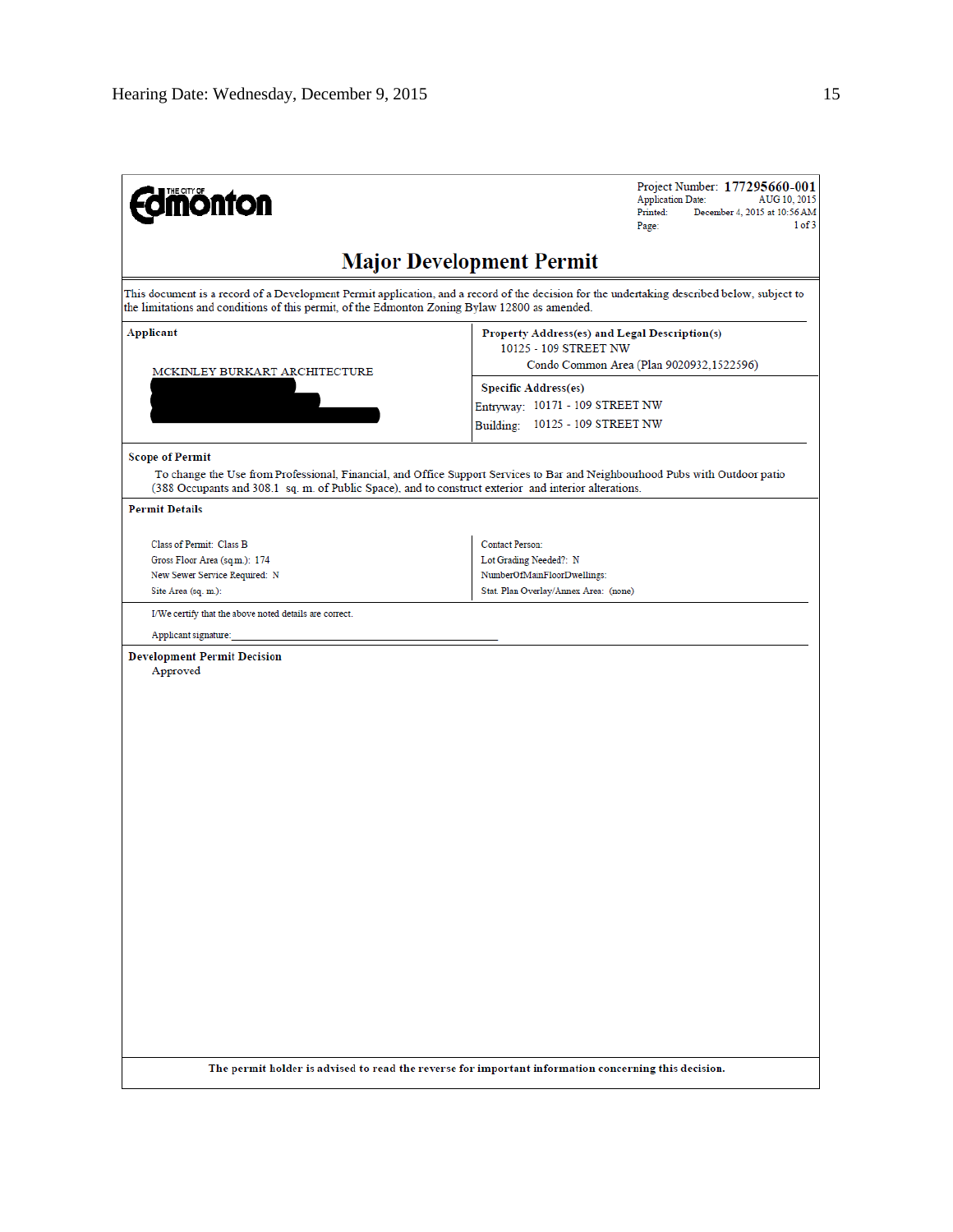| <b>Imónton</b>                                                                                                                                                                                                                                                                                                                                                                                                                                           | Project Number: 177295660-001<br><b>Application Date:</b><br>AUG 10, 2015<br>Printed:<br>December 4, 2015 at 10:56 AM<br>$2$ of $3$<br>Page: |
|----------------------------------------------------------------------------------------------------------------------------------------------------------------------------------------------------------------------------------------------------------------------------------------------------------------------------------------------------------------------------------------------------------------------------------------------------------|----------------------------------------------------------------------------------------------------------------------------------------------|
| <b>Major Development Permit</b>                                                                                                                                                                                                                                                                                                                                                                                                                          |                                                                                                                                              |
| <b>Subject to the Following Conditions</b><br>Subject to the following conditions:                                                                                                                                                                                                                                                                                                                                                                       |                                                                                                                                              |
| PRIOR TO THE RELEASE OF DRAWINGS FOR BUILDING PERMIT REVIEW, the applicant or property owner shall pay a<br>Notification fee of \$100.                                                                                                                                                                                                                                                                                                                   |                                                                                                                                              |
| This Development Permit is NOT valid until the Notification Period expires in accordance to Section 21.1. (Reference Section<br>17.1)                                                                                                                                                                                                                                                                                                                    |                                                                                                                                              |
| Landscaping shall be in accordance to the approved landscape, Section 55 and to the satisfaction of the Development Officer.                                                                                                                                                                                                                                                                                                                             |                                                                                                                                              |
| PRIOR TO THE RELEASE OF DRAWINGS FOR BUILDING PERMIT REVIEW, the applicant or property owner shall<br>provide a guaranteed security to ensure that landscaping is provided and maintained for two growing seasons. The Landscape<br>Security may be held for two full years after the landscaping has been completed. This security may take the following forms:<br>a) cash to a value equal to 100% of the established landscaping costs;<br><b>Of</b> |                                                                                                                                              |
| b) an irrevocable letter of credit having a value equivalent to 100% of<br>the established landscaping costs.<br>Any letter of credit shall allow for partial draws. If the landscaping is not completed in accordance with the approved Landscape<br>Plan(s) within one growing season after completion of the development or if the landscaping is not well maintained and in a                                                                        |                                                                                                                                              |
| healthy condition two growing seasons after completion of the landscaping, the City may draw on the security for its use<br>absolutely. Reference Section 55.6                                                                                                                                                                                                                                                                                           |                                                                                                                                              |
| Major entry way shall be designed and oriented to face 109 Street NW.                                                                                                                                                                                                                                                                                                                                                                                    |                                                                                                                                              |
| Exterior lighting shall be developed to provide a safe lit environment in accordance with Sections 51 and 58 and to the<br>satisfaction of the Development Officer.                                                                                                                                                                                                                                                                                      |                                                                                                                                              |
| Any outdoor lighting for any development shall be located and arranged so that no direct rays of light are directed at any adjoining<br>properties, or interfere with the effectiveness of any traffic control devices. (Reference Section 51 of the Edmonton Zoning<br>Bylaw 12800).                                                                                                                                                                    |                                                                                                                                              |
| Notes:                                                                                                                                                                                                                                                                                                                                                                                                                                                   |                                                                                                                                              |
| A Building Permit is Required for any construction or change in use of a building. For a building permit, and prior to the Plans<br>Examination review, you require construction drawings and the payment of fees. Please contact the 311 Call Centre for further<br>information.                                                                                                                                                                        |                                                                                                                                              |
| This Development Permit is not a Business Licence. A separate application must be made for a Business Licence.                                                                                                                                                                                                                                                                                                                                           |                                                                                                                                              |
| An approved Development Permit means that the proposed development has been reviewed only against the provisions of the<br>Edmonton Zoning Bylaw. It does not remove obligations to conform with other legislation, bylaws or land title instruments such<br>as the Municipal Government Act, the ERCB Directive 079, the Edmonton Safety Codes Permit Bylaw or any caveats, covenants<br>or easements that might be attached to the Site.               |                                                                                                                                              |
|                                                                                                                                                                                                                                                                                                                                                                                                                                                          |                                                                                                                                              |
|                                                                                                                                                                                                                                                                                                                                                                                                                                                          |                                                                                                                                              |
|                                                                                                                                                                                                                                                                                                                                                                                                                                                          |                                                                                                                                              |
|                                                                                                                                                                                                                                                                                                                                                                                                                                                          |                                                                                                                                              |
|                                                                                                                                                                                                                                                                                                                                                                                                                                                          |                                                                                                                                              |
| The permit holder is advised to read the reverse for important information concerning this decision.                                                                                                                                                                                                                                                                                                                                                     |                                                                                                                                              |
|                                                                                                                                                                                                                                                                                                                                                                                                                                                          |                                                                                                                                              |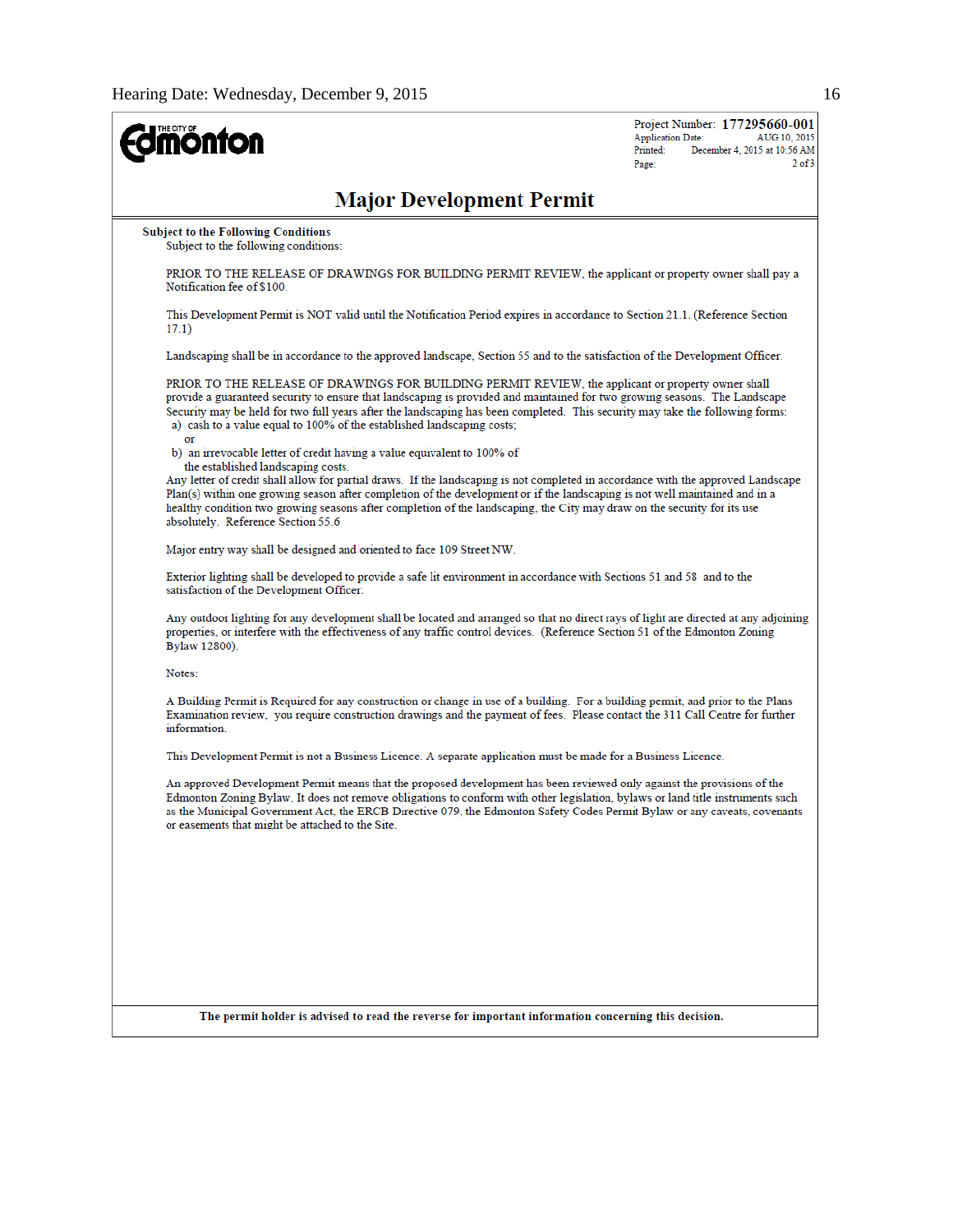| <b>Major Development Permit</b><br><b>Variances</b><br>Note: A variance was granted for this Development Permit pursuant to Sections 11.3 and 11.4. Subject to the right of appeal the<br>permit is NOT VALID until the required Notification Period expires (date noted below) in accordance with Sections 21.1 and<br>17.1.<br>1. Reduced Front Setback - The distance from the building to the property line along 109 Street (front lot line) is 0.91 m instead<br>of 1.5 m (Section 910.11.4. d.i).<br>2. Landscaping - The site has zero (0) trees, instead of two (2). (Section 55.4.7)<br>3. Landscaping - There are 0% deciduous shrubs and 100% coniferous shrubs, instead of an even number of each (Section<br>55.8.3)<br><b>Rights of Appeal</b><br>This approval is subject to the right of appeal as outlined in Chapter 24, Section 683 through 689 of the Municipal Government<br>Amendment Act.<br>Development Authority: YEUNG, CARMAN<br>Signature:<br>Notice Period Begins: Nov 10, 2015<br>Ends: Nov 23, 2015<br><b>Fee Amount</b><br><b>Amount Paid</b><br>Receipt#<br><b>Date Paid</b><br>Major Dev. Application Fee<br>\$333.00<br>02666182<br>Aug 13, 2015<br>\$333.00<br><b>DP Notification Fee</b><br>\$100.00<br>\$100.00<br>02874079<br>Nov 05, 2015<br><b>Total GST Amount:</b><br>\$0.00<br><b>Totals for Permit:</b><br>\$433.00<br>\$433.00<br>The permit holder is advised to read the reverse for important information concerning this decision. | THE CITY OF<br><b>pnfon</b> |  | Project Number: 177295660-001<br><b>Application Date:</b><br>AUG 10, 2015<br>Printed:<br>December 4, 2015 at 10:56 AM<br>$3$ of $3$<br>Page: |
|---------------------------------------------------------------------------------------------------------------------------------------------------------------------------------------------------------------------------------------------------------------------------------------------------------------------------------------------------------------------------------------------------------------------------------------------------------------------------------------------------------------------------------------------------------------------------------------------------------------------------------------------------------------------------------------------------------------------------------------------------------------------------------------------------------------------------------------------------------------------------------------------------------------------------------------------------------------------------------------------------------------------------------------------------------------------------------------------------------------------------------------------------------------------------------------------------------------------------------------------------------------------------------------------------------------------------------------------------------------------------------------------------------------------------------------------------------------------------------------|-----------------------------|--|----------------------------------------------------------------------------------------------------------------------------------------------|
|                                                                                                                                                                                                                                                                                                                                                                                                                                                                                                                                                                                                                                                                                                                                                                                                                                                                                                                                                                                                                                                                                                                                                                                                                                                                                                                                                                                                                                                                                       |                             |  |                                                                                                                                              |
|                                                                                                                                                                                                                                                                                                                                                                                                                                                                                                                                                                                                                                                                                                                                                                                                                                                                                                                                                                                                                                                                                                                                                                                                                                                                                                                                                                                                                                                                                       |                             |  |                                                                                                                                              |
|                                                                                                                                                                                                                                                                                                                                                                                                                                                                                                                                                                                                                                                                                                                                                                                                                                                                                                                                                                                                                                                                                                                                                                                                                                                                                                                                                                                                                                                                                       |                             |  |                                                                                                                                              |
|                                                                                                                                                                                                                                                                                                                                                                                                                                                                                                                                                                                                                                                                                                                                                                                                                                                                                                                                                                                                                                                                                                                                                                                                                                                                                                                                                                                                                                                                                       |                             |  |                                                                                                                                              |
|                                                                                                                                                                                                                                                                                                                                                                                                                                                                                                                                                                                                                                                                                                                                                                                                                                                                                                                                                                                                                                                                                                                                                                                                                                                                                                                                                                                                                                                                                       |                             |  |                                                                                                                                              |
|                                                                                                                                                                                                                                                                                                                                                                                                                                                                                                                                                                                                                                                                                                                                                                                                                                                                                                                                                                                                                                                                                                                                                                                                                                                                                                                                                                                                                                                                                       |                             |  |                                                                                                                                              |
|                                                                                                                                                                                                                                                                                                                                                                                                                                                                                                                                                                                                                                                                                                                                                                                                                                                                                                                                                                                                                                                                                                                                                                                                                                                                                                                                                                                                                                                                                       | Issue Date: Nov 04, 2015    |  |                                                                                                                                              |
|                                                                                                                                                                                                                                                                                                                                                                                                                                                                                                                                                                                                                                                                                                                                                                                                                                                                                                                                                                                                                                                                                                                                                                                                                                                                                                                                                                                                                                                                                       | Fees                        |  |                                                                                                                                              |
|                                                                                                                                                                                                                                                                                                                                                                                                                                                                                                                                                                                                                                                                                                                                                                                                                                                                                                                                                                                                                                                                                                                                                                                                                                                                                                                                                                                                                                                                                       |                             |  |                                                                                                                                              |
|                                                                                                                                                                                                                                                                                                                                                                                                                                                                                                                                                                                                                                                                                                                                                                                                                                                                                                                                                                                                                                                                                                                                                                                                                                                                                                                                                                                                                                                                                       |                             |  |                                                                                                                                              |
|                                                                                                                                                                                                                                                                                                                                                                                                                                                                                                                                                                                                                                                                                                                                                                                                                                                                                                                                                                                                                                                                                                                                                                                                                                                                                                                                                                                                                                                                                       |                             |  |                                                                                                                                              |
|                                                                                                                                                                                                                                                                                                                                                                                                                                                                                                                                                                                                                                                                                                                                                                                                                                                                                                                                                                                                                                                                                                                                                                                                                                                                                                                                                                                                                                                                                       |                             |  |                                                                                                                                              |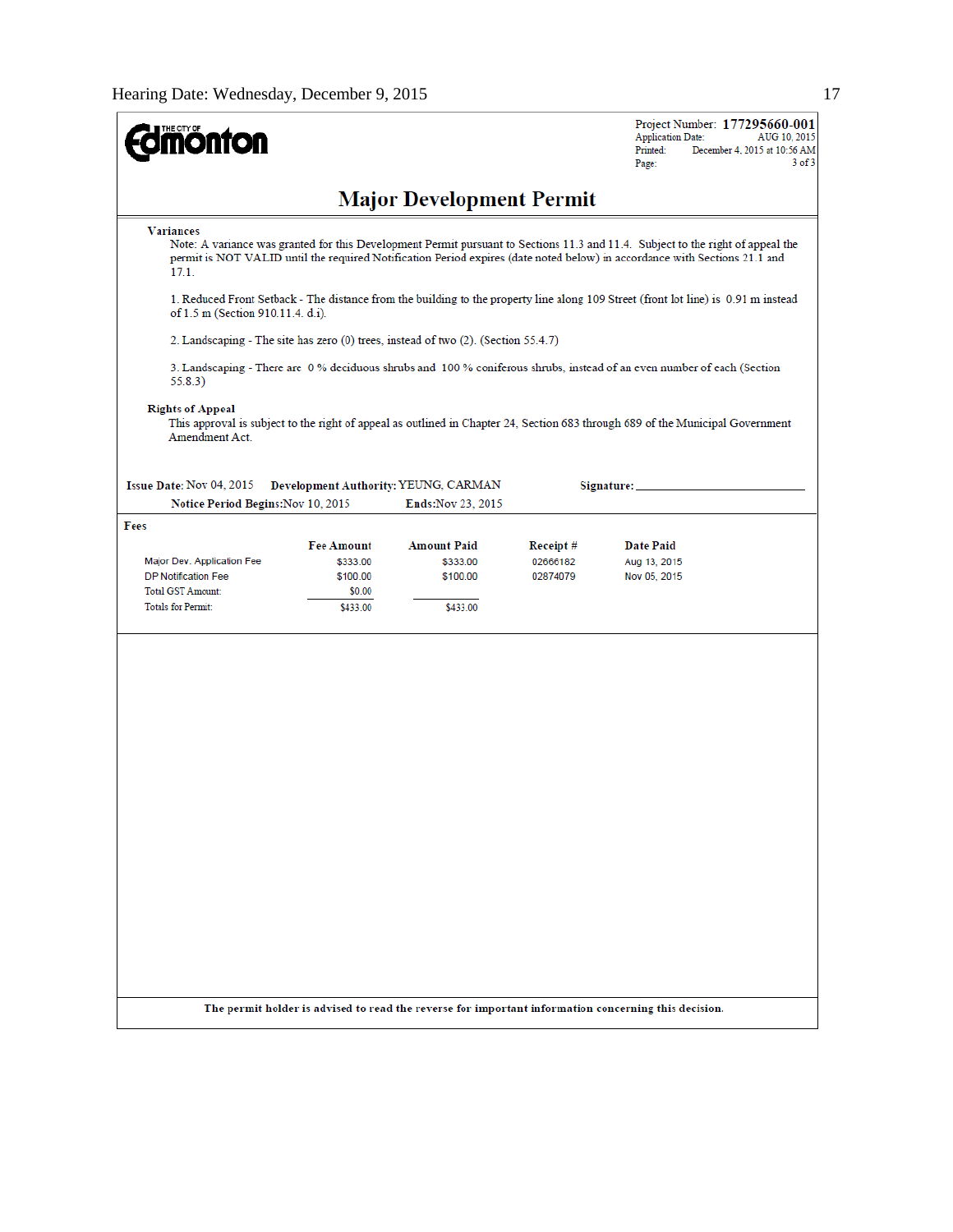

Site Location **File: SDAB-D-15-292** 

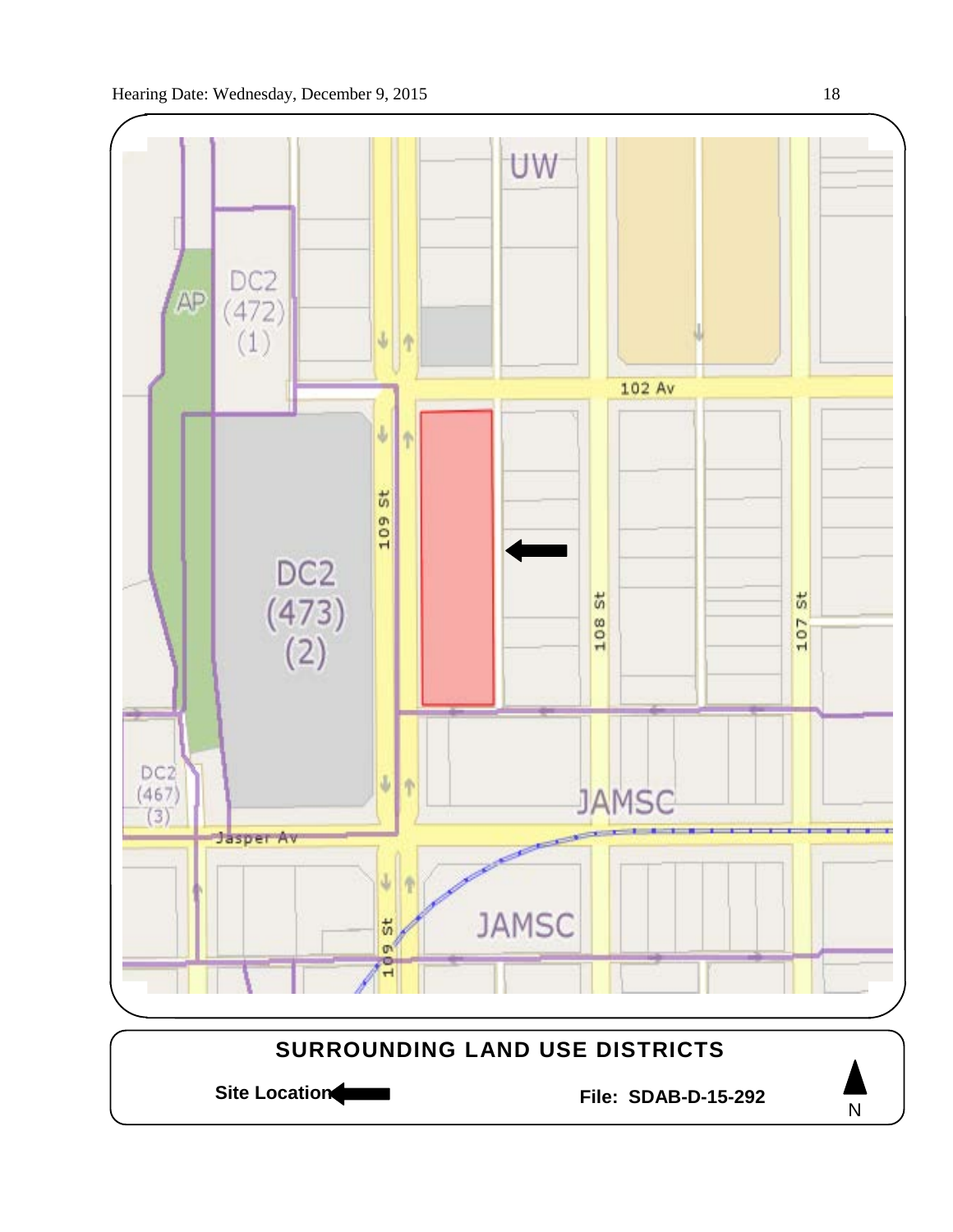## *BUSINESS LAID OVER*

| SDAB-D-15-280 | An appeal to construct a Minor Impact Utility Services Use Building          |
|---------------|------------------------------------------------------------------------------|
|               | (EPCOR Training facility)                                                    |
|               | <b>January 6, 2016</b>                                                       |
| SDAB-D-15-293 | An appeal to construct exterior alterations to a Professional, Financial and |
|               | Office Support Services Use building (Karst Properties Parking Expansion -   |
|               | Proposed New Parking Lot Layout)                                             |
|               | <b>January 7, 2016</b>                                                       |
| SDAB-D-15-298 | An appeal to erect an over height Fence (5.44 m in length on west property   |
|               | line at 2.44 m in Height) in the Rear Yard of a Single Detached House        |
|               | <b>January 13 or 14, 2016</b>                                                |
| SDAB-D-15-247 | An appeal to change the use of "Building E" from Professional, Financial     |
|               | and Office Support Services to General Retail Stores and to construct        |
|               | interior and exterior alterations (increase building size and change         |
|               | dimensions, revision to parking layout and Drive-thru).                      |
|               | <b>March 9 or 10, 2016</b>                                                   |
| SDAB-D-15-236 | An appeal to comply with six Orders to acquire valid development permits     |
| to 241        | by September 25, 2015 or cease the Use and demolish and remove all           |
|               | materials by September 25, 2015; and to comply with all conditions of        |
|               | development permit No. 149045660-001.                                        |
|               | <b>February 17 or 18, 2016</b>                                               |
| SDAB-D-15-252 | An appeal to change the se from an Indoor Participant Recreation Service to  |
|               | a Religious Assembly with a capacity of 456 seats, and to construct interior |
|               | alterations (SouthWest Muslim Community Centre.                              |
|               | February 10 or 11, 2016                                                      |
| SDAB-D-15-268 | An appeal to Leave as built a Single Detached House.                         |
|               | Date to be determined                                                        |

## *APPEAL HEARINGS TO BE SCHEDULED*

| 176406166-003 | An appeal to convert a half of Semi-detached Housing to 3 Dwellings of    |  |  |
|---------------|---------------------------------------------------------------------------|--|--|
|               | Apartment Housing and to construct interior alterations (existing without |  |  |
|               | permits, 1 Dwelling above grade, Dwellings below grade).                  |  |  |
|               | <b>December 16, 2015</b>                                                  |  |  |
| 160474324-004 | An appeal to replace Roof Off-premises Sign with (1) roof mounted Minor   |  |  |
|               | Digital On-premises Off-premises Sign (1319416 ALBERTA LTD.)              |  |  |
|               | <b>December 16, 2015</b>                                                  |  |  |
| 174864823-001 | An appeal to convert a Single Detached House into a Limited Group Home    |  |  |
|               | (6 Residents).                                                            |  |  |
|               | <b>December 10, 2015</b>                                                  |  |  |
| 163727651-001 | An appeal by to operate a Temporary Non-Accessory Parking Lot for two     |  |  |
|               | years (December 2015 to December 2017)                                    |  |  |
|               | <b>January 6 or 7, 2016</b>                                               |  |  |
| 176013858-001 | An appeal to construct a Single Detached House with a rear attached       |  |  |